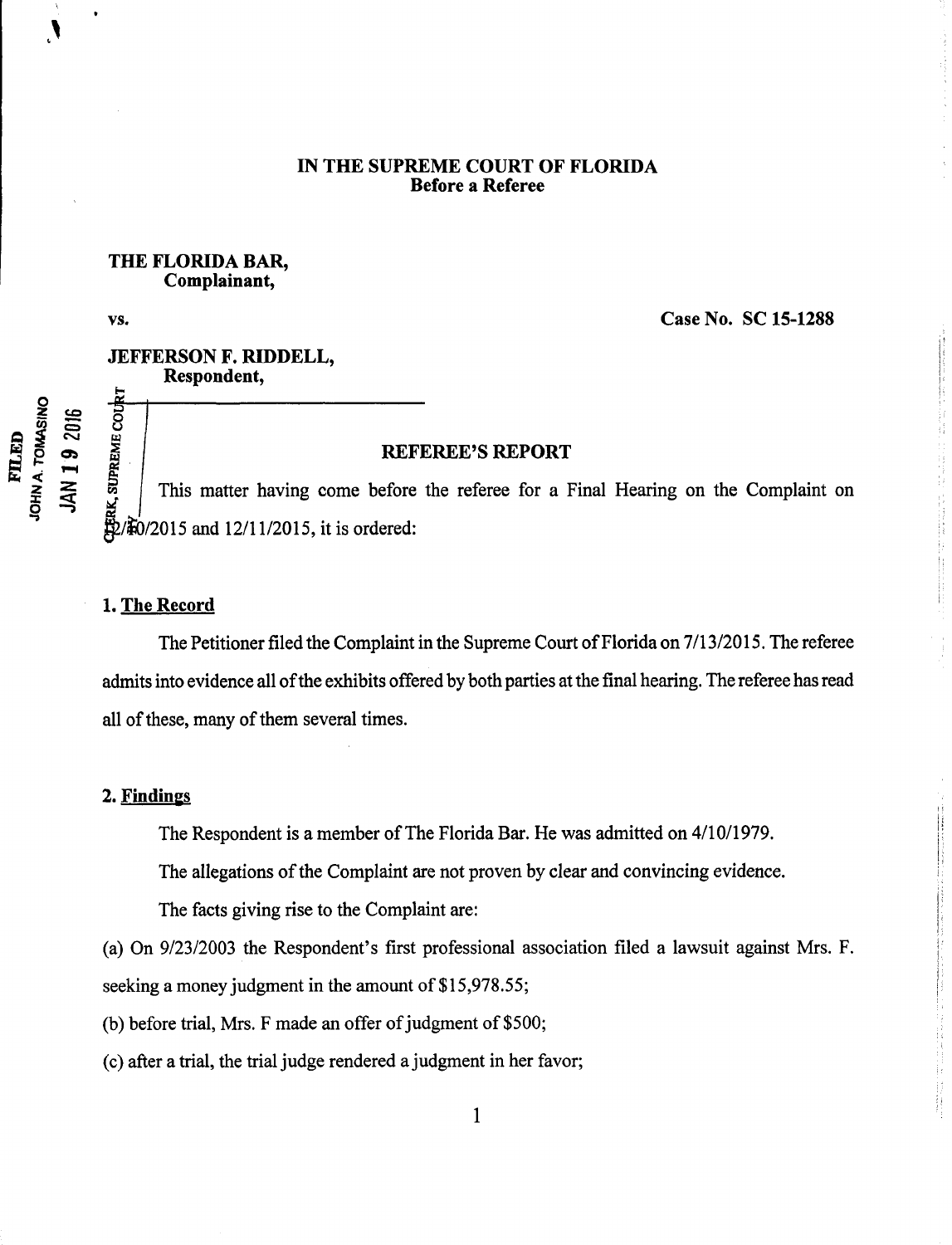(d) the Respondent's first association appealed the judgment;

(e) the appellate court issued a *per curiam* affirmed opinion on  $4/28/2006$ ;

(f) the Respondent formed a second professional association a few days after the *per curiam* affirmed opinion issued;

 $(g)$  Mrs. F was awarded a second judgment on  $10/31/2006$  for \$21,857.50 against the Respondent's first association for her fees and costs at trial and on appeal pursuant to the offer of judgment she made before the first judgment in her favor;

(h) Mrs. F assigned her second judgment to her lawyers;

(i) the judgment creditor filed proceedings supplementary against the Respondent's first and second associations and the Respondent personally to collect the second judgment, which resulted in a judgment dated 12/2/2011 against the Respondent's second association and the Respondent personally for the amount of the second judgment plus accrued interest;

 $\frac{1}{2}$ 

(i) on 10/23/2014 the trial court issued another judgment against the Respondent's first and second associations and the Respondent personally for \$175,139.24 for the fees and costs of the judgment creditor in the proceedings supplementary;

 $(k)$  the Respondent filed an appeal of the judgment for \$175,139.24, which was settled on appeal by <sup>a</sup> payment of \$50,000 to the judgment creditor. The referee assumes this \$50,000 payment also released the Respondent and his associations from the balance remaining, if any, on the second judgment for \$21,857.50, although this is not clearly reflected in the record. The record does reflect that the second judgment had been reduced by at least  $$7,000$  by the time the  $10/23/2014$  judgment for fees and costs was entered.

The findings and rulings of the trial judges in the various judgments stemming from the lawsuit against Mrs. F are not res judicata in this matter or otherwise conclusive in this proceeding. The issues in this matter are distinct from those in that lawsuit. The parties are also distinct.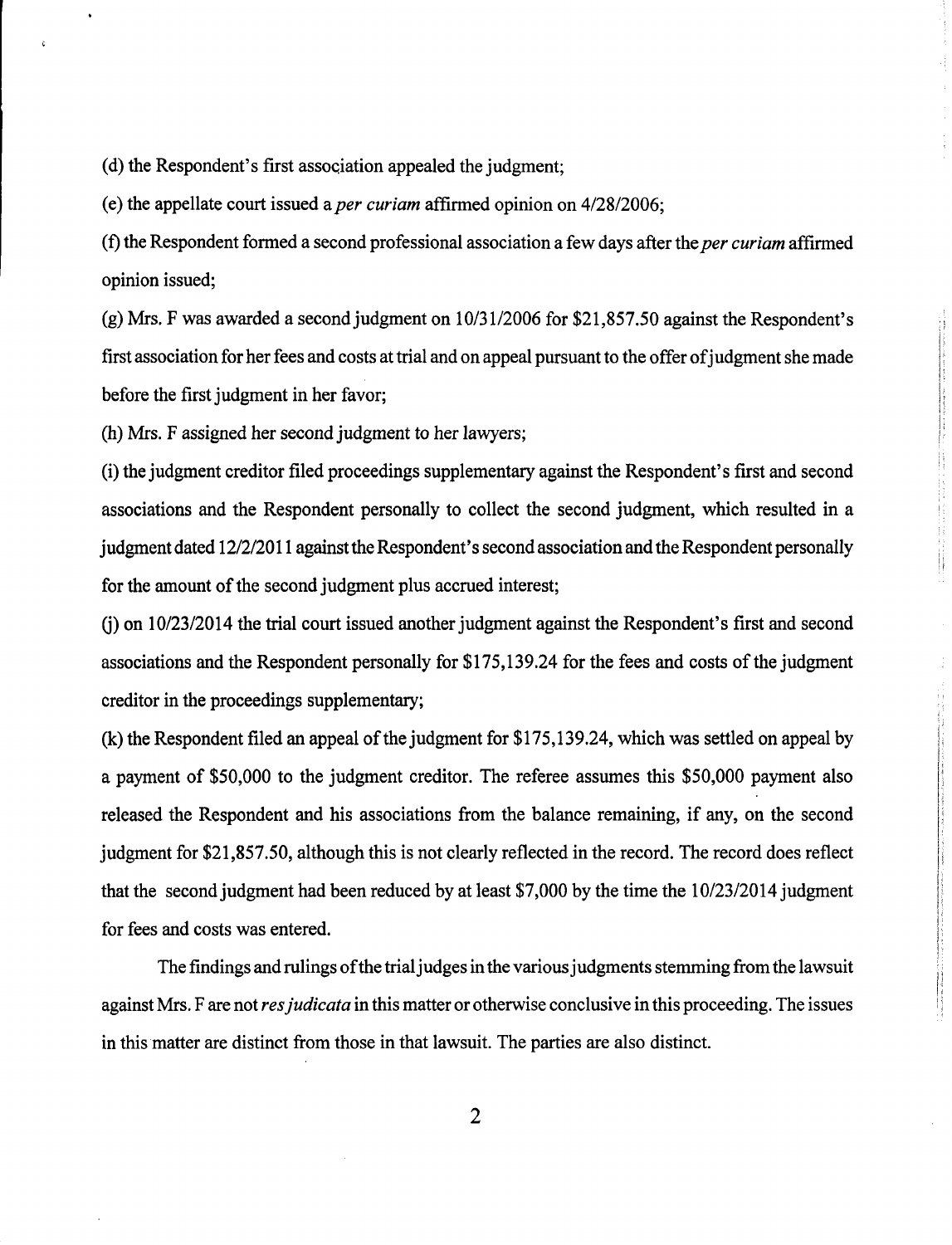The Respondent had a good faith basis in fact and in law for his lawsuit against Mrs. F. He lost the lawsuit. He had a good faith basis for his appeal of the judgment in her favor. He lost the appeal. He had a good faith basis in fact and in law for his defense of her motion for attorney's fees on her offer of judgment. He lost on her motion for fees.

The Respondent formed a second professional association shortly after he lost the appeal but he did not transfer the tangible assets of his first association to the second. He also did not transfer the accounts receivable.

The "goodwill" of his sole practitioner office consisted of him coming to work every day. It had no marketable valué. The "goodwill" was not transferred to the second association because the first association did not have a "goodwill" asset any more than the second did. The Respondent coming to work every day was what made the enterprise go, whatever its form of business entity.

His bookkeeping habits long before he sued Mrs. F consisted of his paying his personal expenses out of the professional association's operating account as well as the business expenses rather than taking draws payable to himself, depositing those draws in a personal account and paying his personal expenses from that personal account, but this practice of paying business and personal expenses from a business operating account is more the norm for small businesses than the exception in this judge's experience trying family cases for the last 22 years and practicing law for 20 years before that. In any event, every year his C.P.A. sorted out the personal expenses from the business expenses so they were all properly accounted for. Nothing was hidden. Nothing was "laundered."

He did not hide his bank accounts or his income and expenses at any time. He did not change his financial habits of long standing when he did not prevail in the lawsuit against Ms. F, or on the first appeal, or in the proceedings supplementary.

The Respondent did not commit the tort of fraud. He did not make a misrepresentation. He was not deceitful. He just lost his lawsuit from beginning to end. In the end, the trial court ruled in the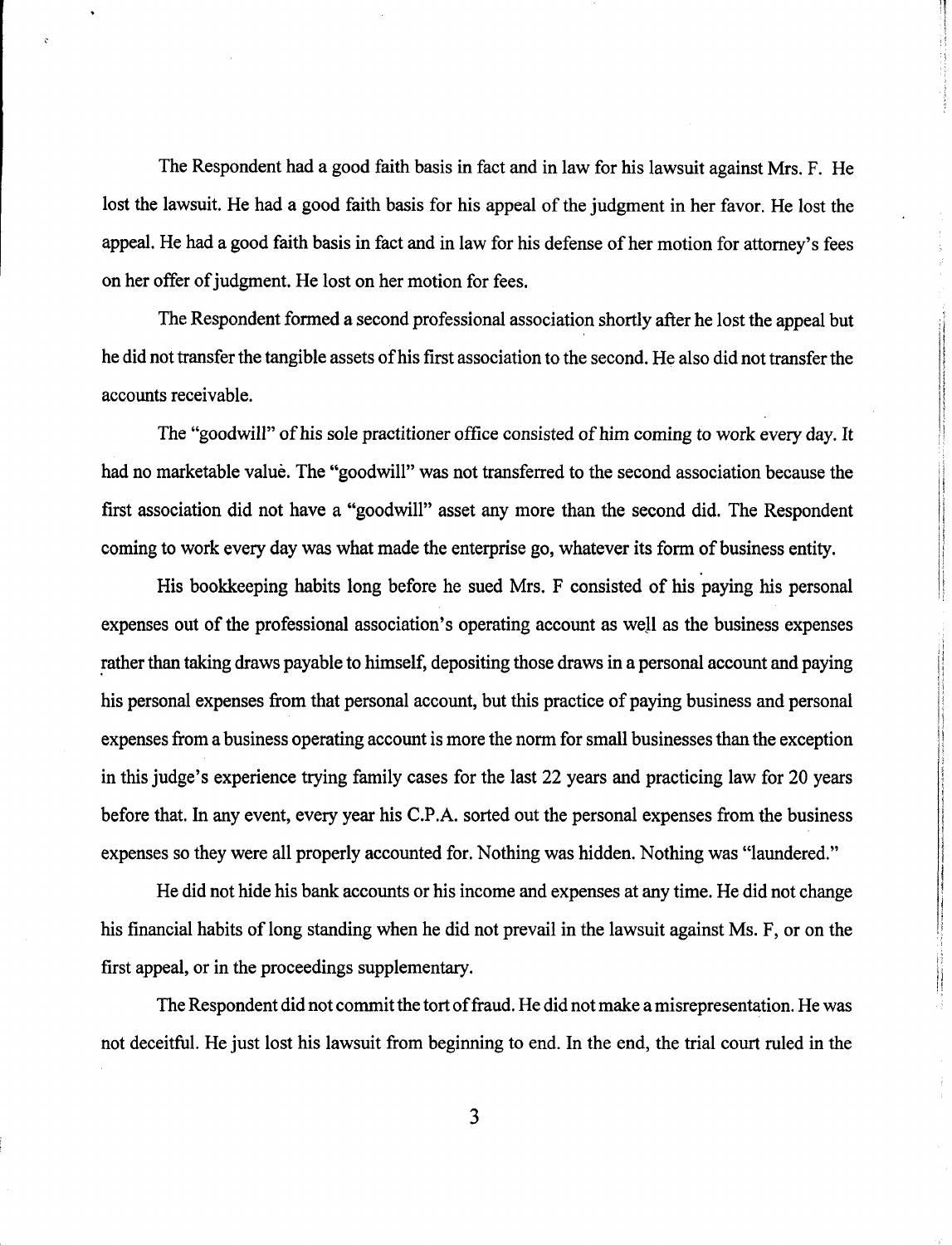proceedings supplementary that his first association made a voidable transfer to his second association and that his second association and the Respondent personally were liable to the judgment creditor on various theories.

The Respondent had a good faith basis in law and in fact for his argument that he had not made a voidable transfer to his second association and that he and his second association had no liability to the judgment creditor on any theory, but his defenses in the proceedings supplementary were not upheld by the trial court. He also had a good faith basis for his appeal of the adverse judgment.

The judgment creditor must have believed he had some basis for that appeal. The creditor had a judgment against the Respondent for an additional \$175,139.24 in attorney's fees, which it settled for \$50,000 while that appeal was pending.

In hindsight, the Respondent should have settled earlier. He would have saved himselfand the judgment creditor much aggravation and expense, but he acted like many litigants who pursue a principle in good faith and do not prevail. The outcome of any lawsuit is uncertain. The result may appear obvious now. Trial court judgments are written so that the result is justified and sustainable on appeal, so long as there is substantial competent evidence to support the findings.

But at the trial level the result is anything but obvious. A trial court proceeding is a maelstrom of conflicting testimony, bewildering detail, inconsistencies, and contrary positions. The legal opinions of both sides are influenced by passionate beliefs in the justice of each cause. From this a trial judge must render a judgment and bring the lawsuit to an end. The trial judges here rendered their judgments and the appellate court gave its order. The Respondent did not prevail.

But he pursued his principle in good faith and he did not pursue it dishonestly, fraudulently, or deceitfully. He did not do anything that was unlawful or contrary to honesty and justice.